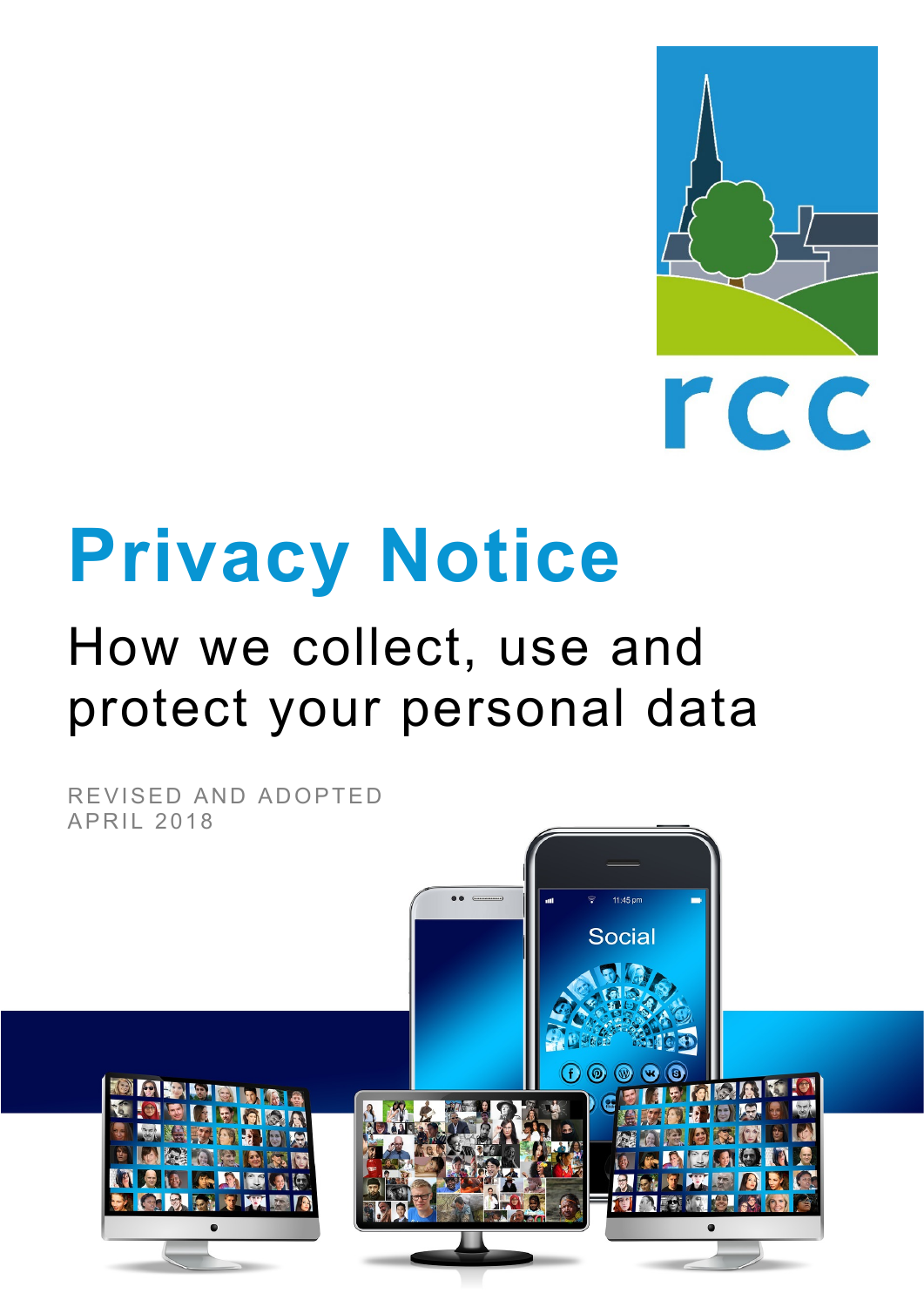### **1. INTRODUCTION**

The Rural Community Council (RCC) (charity no. 1077645 and company limited by guarantee no. 3665974 registered in England and Wales) is committed to protecting your privacy and security.

This Notice explains how and why we use your Personal Data, to ensure you remain informed and in control of your information.

This Privacy Notice applies to anyone that we contact, including but not exclusively; trustees, members, employees, customers, volunteers, the public and professional contacts.

We will never sell your Personal Data and will only ever share it with organisations we work with where necessary and if data privacy and security are guaranteed.

You can ask questions in relation to this Notice or how we use your Personal Data, decide not to receive communications from us, or change how we contact you at any time. If you wish to do so, please contact the RCC by emailing [info@ruralcc.org.uk](mailto:info@ruralcc.org.uk) or calling us on 01455 856330.

### **2. WHAT IS PERSONAL DATA**

This Notice sets out how we will control and process data that can be associated with or which relates to a person and/or could be used to identify a person ("Personal Data").

"Non-Personal Data" is therefore any information that does not relate to a person and/or cannot be used to identify a person. When you interact with the RCC, we may also collect Non-Personal Data. The limitations and requirements in this Notice on our collection, use, disclosure, transfer and storage of Personal Data do not apply to Non-Personal Data.

### **3. WHAT PERSONAL DATA WE COLLECT**

### **Personal Data you provide…**

We collect data you provide to us during our usual operations. This includes information you give when joining as an employee or member, engaging our services or communicating with us. For example:

- Personal details (e.g. name, email, address, telephone etc.) when you become a member, employee, volunteer or customer; make an enquiry; attend an event; or participate in a consultation activity.
- Financial information (e.g. bank details when you pay us, or we need to pay you).
- Details of your interests and preferences (such as our services you use or enquire about, events you attend, or organisations you represent).
- Demographic (e.g. age, gender etc), medical and next of kin information when you are employed or volunteer with us, participate in a consultation activity or attend an event when this is necessary.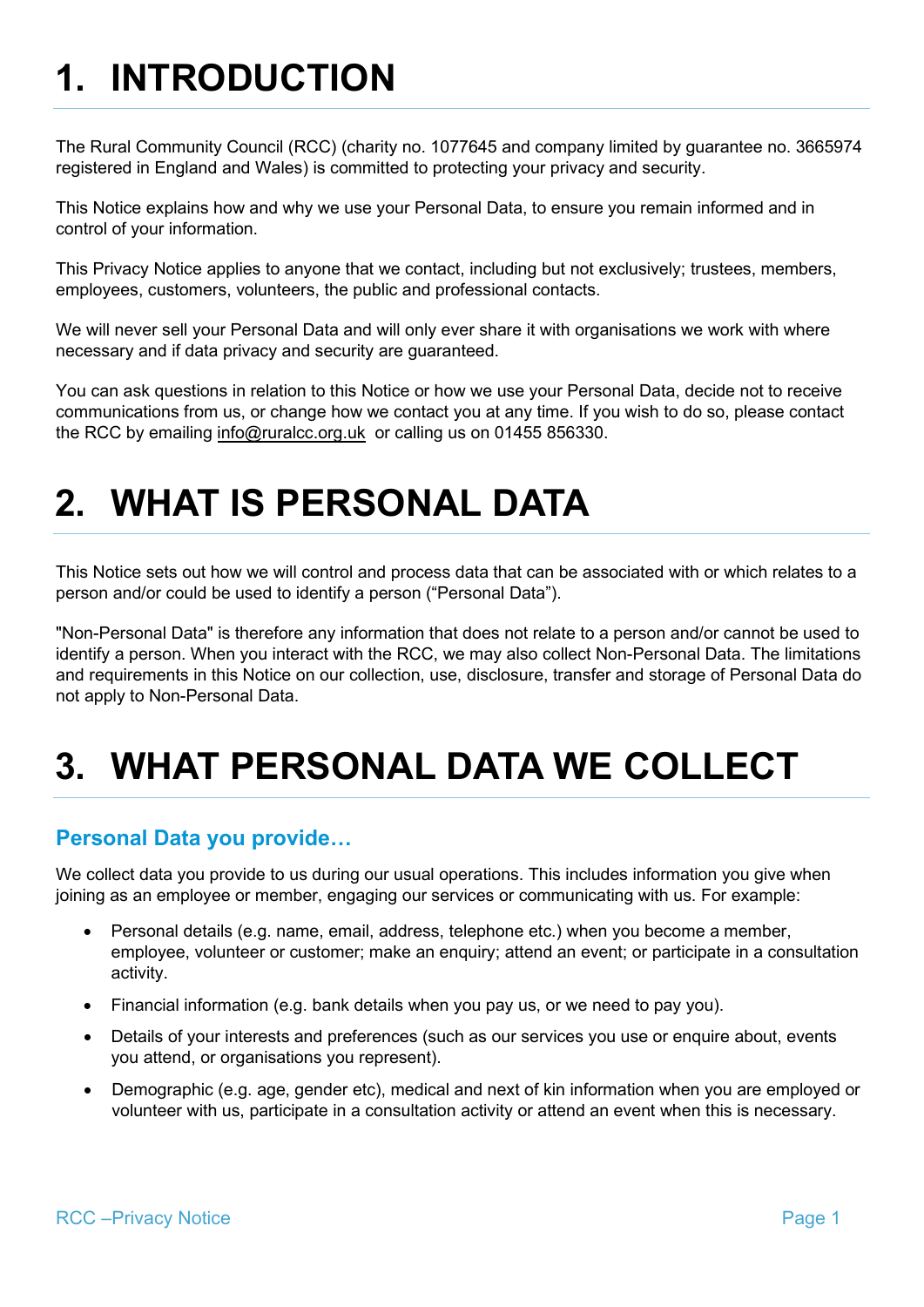### **Data collected automatically…**

We automatically collect certain technical data if you interact with us online via a computer, tablet, smart phone or other online device ("Automatic Data"). Automatic Data, includes without limitation, a unique identifier associated with your access device and/or browser (including, for example, your Internet Protocol (IP) address) and other data collected through Cookies and other similar technologies. You can find out more information about how we use Cookies and other similar tracking technologies in section 10 of this **Notice** 

### **Data created by your involvement with the RCC…**

Your activities and involvement with the RCC may result in Personal Data being created. This could include details of your enquiries and/or services we have provided to you, responses you provide to consultations we undertake, input you provide at events we hold, or work you have undertaken for us.

If you make a payment or donation to us, then we will keep records of when and how much you give.

#### **Data we generate…**

We may conduct research and analysis on the information we hold, which can in turn generate Personal Data. For example, profiling your interests and involvement with us to target our communications or analysing input and responses you submit within surveys or at events we facilitate.

#### **Data from third parties…**

We sometimes receive Personal Data about individuals from third parties. For example, if we are partnering with or contracted to work on behalf of another organisation (e.g. you provide your information to another organisation we're collaborating with or working for). Also, we may use third parties to help us conduct research and analysis on Personal Data (and this can result in new Personal Data being created).

In circumstances where your information may be shared with us by independent third parties, you should check their Privacy Notice when you provide your information to understand fully how they will control and process your data.

We may collect information from social media where you have given us permission to do so, or if you post on one of our social media pages.

#### **Sensitive personal data…**

We do not normally collect or store sensitive Personal Data (such as information relating to health, beliefs or political affiliation). There are some situations where this will occur, and in these circumstances, we'll take extra care to ensure your privacy rights are protected. Such situations may include:

- **Accidents or incidents -** If an accident or incident occurs on our property, at one of our events or involving one of our staff (including volunteers) then we'll keep a record of this (which may include personal data and sensitive personal data). We may also be required to share this with the appropriate statutory bodies.
- **Employees and volunteers -** If you are an employee or volunteer then we may collect extra information about you (e.g. references, criminal records checks, details of emergency contacts, medical conditions etc.). This information will be retained for legal reasons, to protect us and you (including in the event of an insurance or legal claim) and for safeguarding purposes.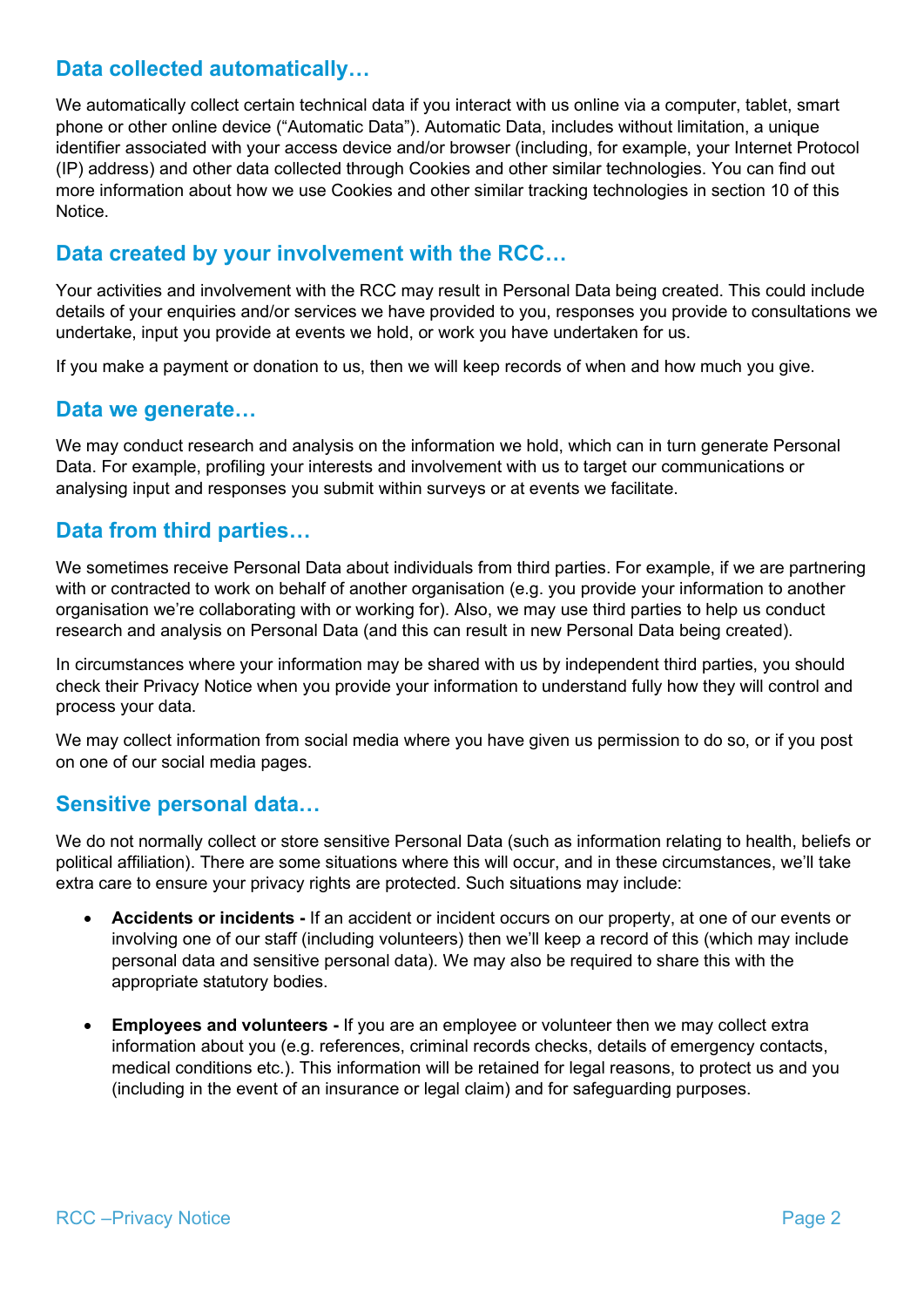### **4. HOW WE USE PERSONAL DATA**

We only ever use your personal data with your consent, or where it is necessary to:

- a) Enter into, or perform, a contract with you;
- b) Comply with a legal duty;
- c) Protect your vital interests;
- d) For our own (or a third party's) lawful legitimate interests, provided your rights don't override these.

We'll only use your information for the purpose(s) we collected and for closely related activities including:

#### • **Marketing**

We may use personal data we hold to communicate with you and to promote the RCC. This includes keeping you up to date with our news, services, events and other relevant information. For further information on this please see Section 6 of this Notice.

#### • **Administration**

We use personal data for administrative purposes including:

- $\circ$  maintaining databases of our employees, volunteers, members, customers and contacts;
- $\circ$  performing our obligations under membership and service delivery contracts;
- $\circ$  responding to enquiries or providing services (online, over the phone or in person);<br>  $\circ$  helping us respect vour choices and preferences (e.g. if you ask not to receive spect
- helping us respect your choices and preferences (e.g. if you ask not to receive specific or marketing material, we'll keep a record of this).

#### • **Internal data analysis**

We may carry out analysis of data to determine the quality and success of communications and marketing, service delivery, and events. This helps inform our work and makes the RCC a stronger and more effective organisation. Understanding our members and customers, including their interests and priorities helps us provide a better service (e.g. more relevant communications).

#### • **Anonymising data**

We may aggregate and anonymise Personal Data so that it can no longer be linked to any individual person (i.e. it becomes Non-Personal Data). This information can be used for a variety of purposes, such as recruiting new members, attracting customers, securing grant funding or service delivery contracts, or to identify trends or patterns within our existing member and supporter base. This information helps inform our actions and improve our projects/services and materials.

### **5. DISCLOSING AND SHARING DATA**

We will never sell your Personal Data. We may contact you with information about our partners, or third-party products and services, but these communications will always come from the RCC and are usually incorporated into our own communications (e.g. leaflets, emails or e-newsletters).

We may share personal data with subcontractors or suppliers who provide us with services. These activities will be carried out under a contract which imposes strict requirements on our supplier to keep your information confidential and secure.

Occasionally, where we partner with other organisations, we may also share information with them (for example, if you register to attend an event being jointly organised by us and another organisation). We'll only share information when necessary and for the purposes that you have provided the data to us.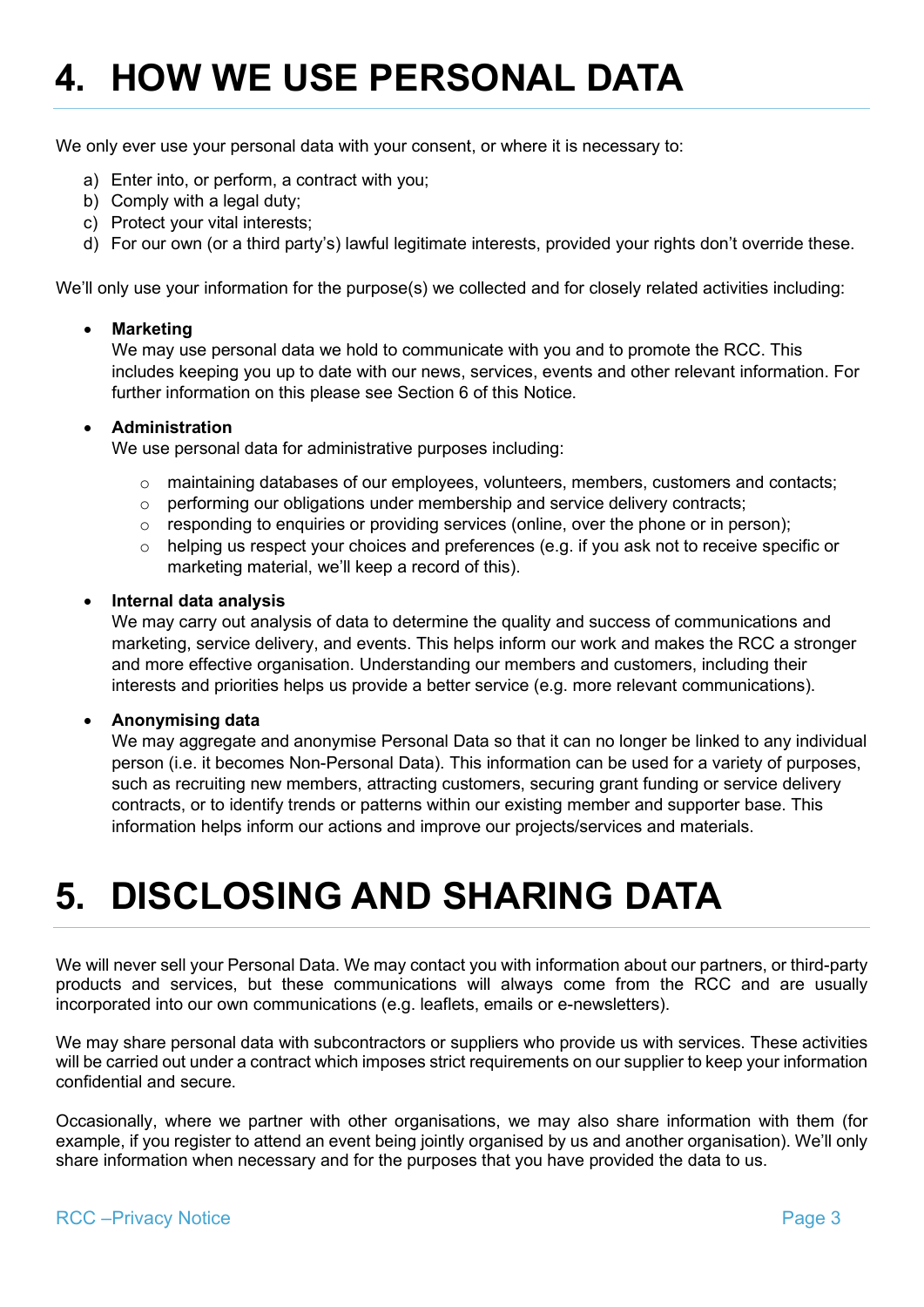### **6. MARKETING**

Unless you specifically tell us not to, if you are an RCC member or customer we may contact you from time to time with marketing communications. These will usually be sent via e-mail.

If you are not a member or customer, we will ask you to 'opt in' to receiving all marketing communications meaning you can decide whether you want to receive these messages and how (e.g. by email or post).

You can choose not to receive marketing communications or change how we contact you at any time. If you wish to do so, please contact the RCC by emailing [info@ruralcc.org.uk](mailto:info@ruralcc.org.uk) or calling 01455 856330.

### **Our definition of marketing…**

Marketing communications include details, news and information about:

- Our charity and consultancy work
- Our role to represent and support communities across Leicestershire & Rutland;
- Employment and volunteering opportunities;
- Consultation activities;
- Our activities and events;
- Products, services and offers (our own, and those of third parties which may interest you);
- Taking part in projects (our own, and those of third parties which may interest you).

### **Profiling and targeting communications…**

To improve our communications, we may collect and analyse information about how you respond to or interact with our marketing communication, and this may affect how we communicate with you in future (e.g. sending you marketing information which is more relevant to your interests and avoid contacting you unnecessarily with irrelevant information). You can ask us not to analyse your information in this way at any time by contacting us via [info@ruralcc.org.uk](mailto:info@ruralcc.org.uk) or calling 01455 856330.

### **7. CHILDREN**

Where possible we will avoid collecting Personal Data from individuals under the age of 16.

Some of the services we offer are aimed specifically at engaging young people (for example youth surveys, consultation events and training and awareness sessions) and to deliver these services safely and effectively it will sometimes be necessary for us to collect Personal Data.

In these circumstances we'll only collect, process or use the Personal Data of anyone under the age of 16 with consent of a parent or quardian. We will always take reasonable steps to ensure consent is legitimate.

We may collect Personal Data from young people automatically if they choose to engage our services online (see section 3 of this Notice for more detail). If you are aged 16 or under, please get your parent or guardian's permission beforehand whenever you access our website or social media pages or provide us with any personal information.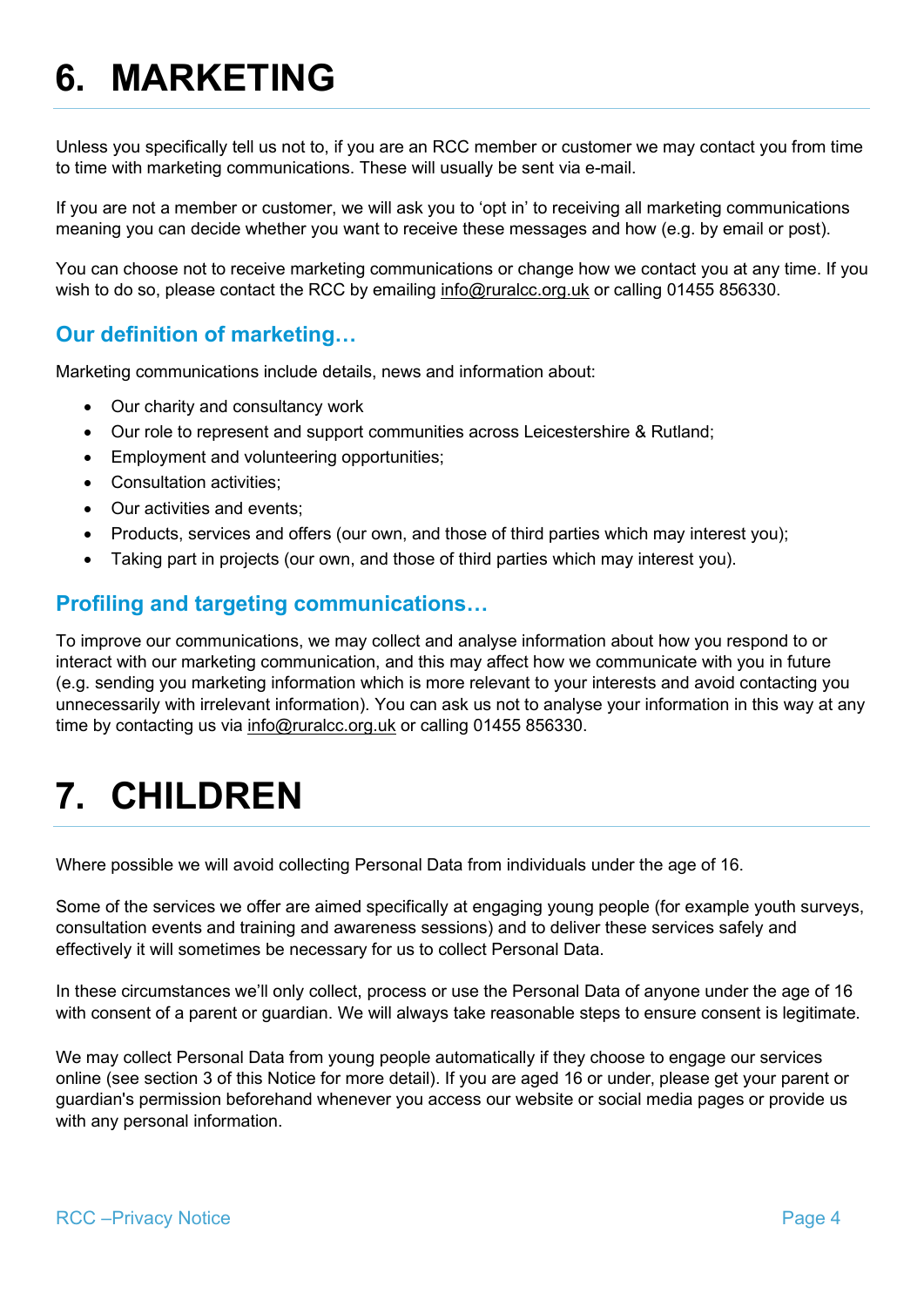### **8. HOW WE PROTECT DATA**

We always maintain suitable physical, electronic and managerial procedures to safeguard and secure your Personal Data when it is stored or processed within our systems.

Personal Data you transfer to us electronically (e.g. via e-mail, our website, social media or any other online channel) or via post can never be guaranteed to be 100% secure. As a result, while we strive to protect your data, we cannot guarantee the security of any data you transmit to us, and you do so at your own risk.

### **9. STORAGE**

#### **How we store data…**

Where possible we store all Personal Data electronically in a commonly accessible format within secure and protected computer and cloud-based storage systems.

We will minimise the collection and storage of Personal Data in hard copy, however where this is essential it will be stored in a suitably secure and protected manner (for example within a lockable storage area).

#### **Where we store data…**

The RCC's operations are based solely in the UK and we store our data within the European Economic Area. Some third parties which provide services to us may transfer Personal Data outside of the European Economic Area, however these transfers will be minimised and subject to strong data protection measures.

#### **How long we store data…**

We operate a policy of data minimisation. We only use and store information for so long as it is required for the purposes it was collected. How long information will be stored depends on the information in question and what it is being used for.

We will regularly review the type and associated retention periods for information we hold and securely destroy or delete what is no longer required. Your right to ask for data to be deleted is set out in Section 11.

### **10.COOKIES & PRIVACY ONLINE**

#### **Cookies…**

A cookie is a small file which asks permission to be placed on your computer's hard drive. If you agree, the file is added and the cookie helps analyse web traffic or lets you know when you visit a site. Cookies allow web applications to respond to you as an individual. The web application can tailor its operations to your needs, likes and dislikes by gathering and remembering information about your preferences.

We use traffic log cookies to identify which pages are being used on our websites. This helps us analyse data about web page traffic and improve our website to tailor it to customer needs. We only use this information for statistical analysis purposes and then the data is removed from the system.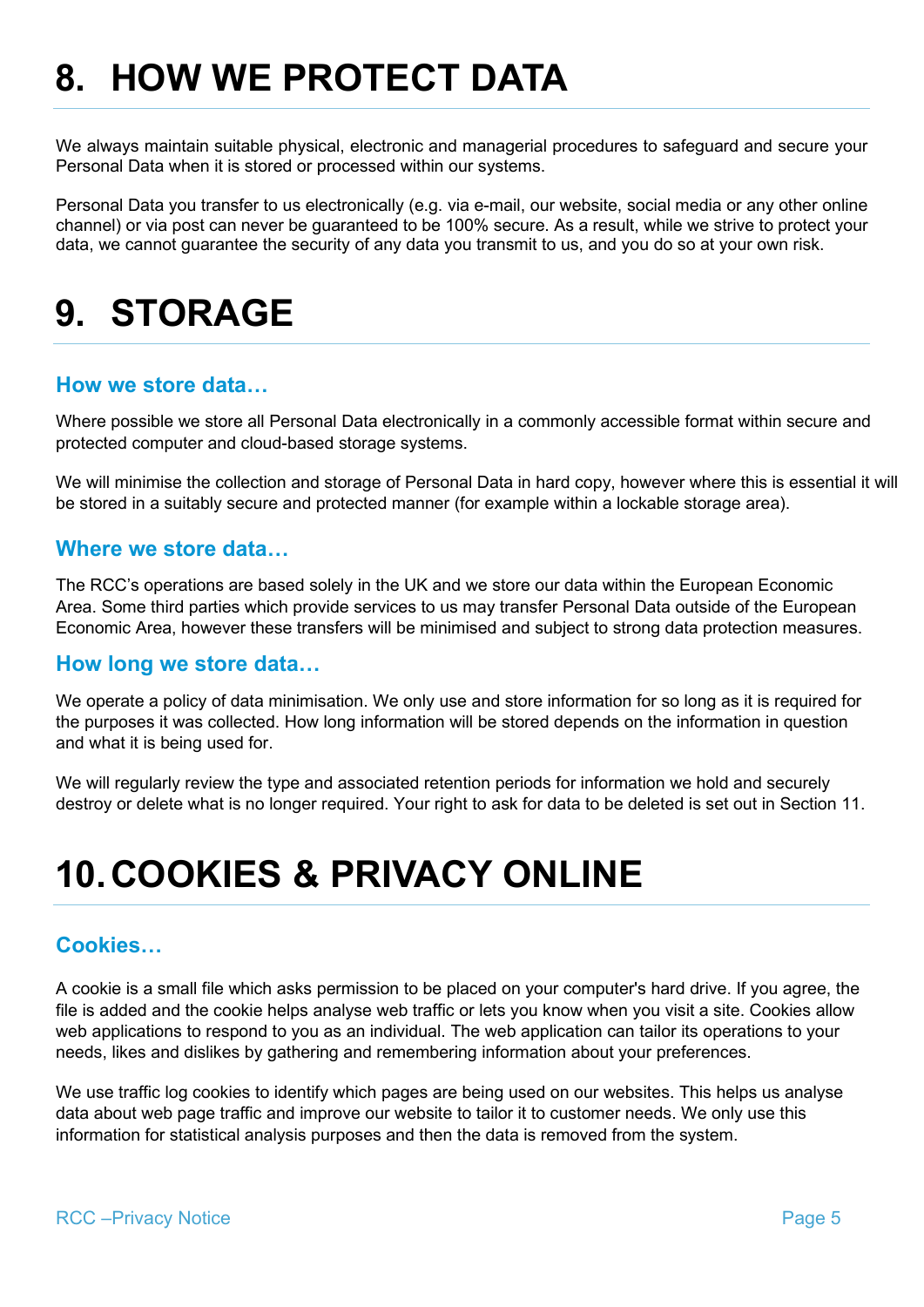Overall, cookies help us provide you with better online content, by enabling us to monitor which pages you find useful and which you do not. A cookie in no way gives us access to your computer or any information about you, other than the data you choose to share with us.

### **Links to other websites…**

We may provide you with links to third party websites of interest. However, once you have used these links, you should note that we do not have any control over that other website. Therefore, we cannot be responsible for the protection and privacy of any information which you provide whilst visiting such sites and such sites are not governed by this Notice. You should exercise caution and look at the privacy statement applicable to the website in question.

### **Social Media…**

We operate several social media pages (including Facebook, Twitter and Instagram). Although this Notice covers how we will use any data collected from those pages, it does not cover how third-party providers of social media websites will use your information. Please ensure you read the privacy policy of the social media website before sharing data and make use of the privacy settings and reporting mechanisms to control how your data is used.

### **11.KEEPING YOU IN CONTROL**

### **Your rights…**

Part of keeping you in control of any Personal Data we collect is ensuring that you understand your legal rights, which are as follows:

- The right to be informed if we hold any of your Personal Data and, if we do, to obtain a copy of the Personal Data we hold (this is known as subject access request)
- The right to have your Personal Data erased (this will not apply where it is necessary for us to continue to use the data for a lawful reason)
- The right to have inaccurate Personal Data rectified
- The right to object to your Personal Data being used for direct marketing or analysis
- The right to data portability (where technically feasible, you have the right to see Personal Data you have provided to us which we process automatically based on your consent or the performance of a contract. This information will be provided in a common electronic format)

Please keep in mind that there are exceptions to the rights above and although we will always try to respond to your satisfaction, there may be situations where we are unable to do so.

If you would like further information on your rights or wish to exercise them, please contact the RCC by emailing [info@ruralcc.org.uk](mailto:info@ruralcc.org.uk) or calling us on 01455 856330.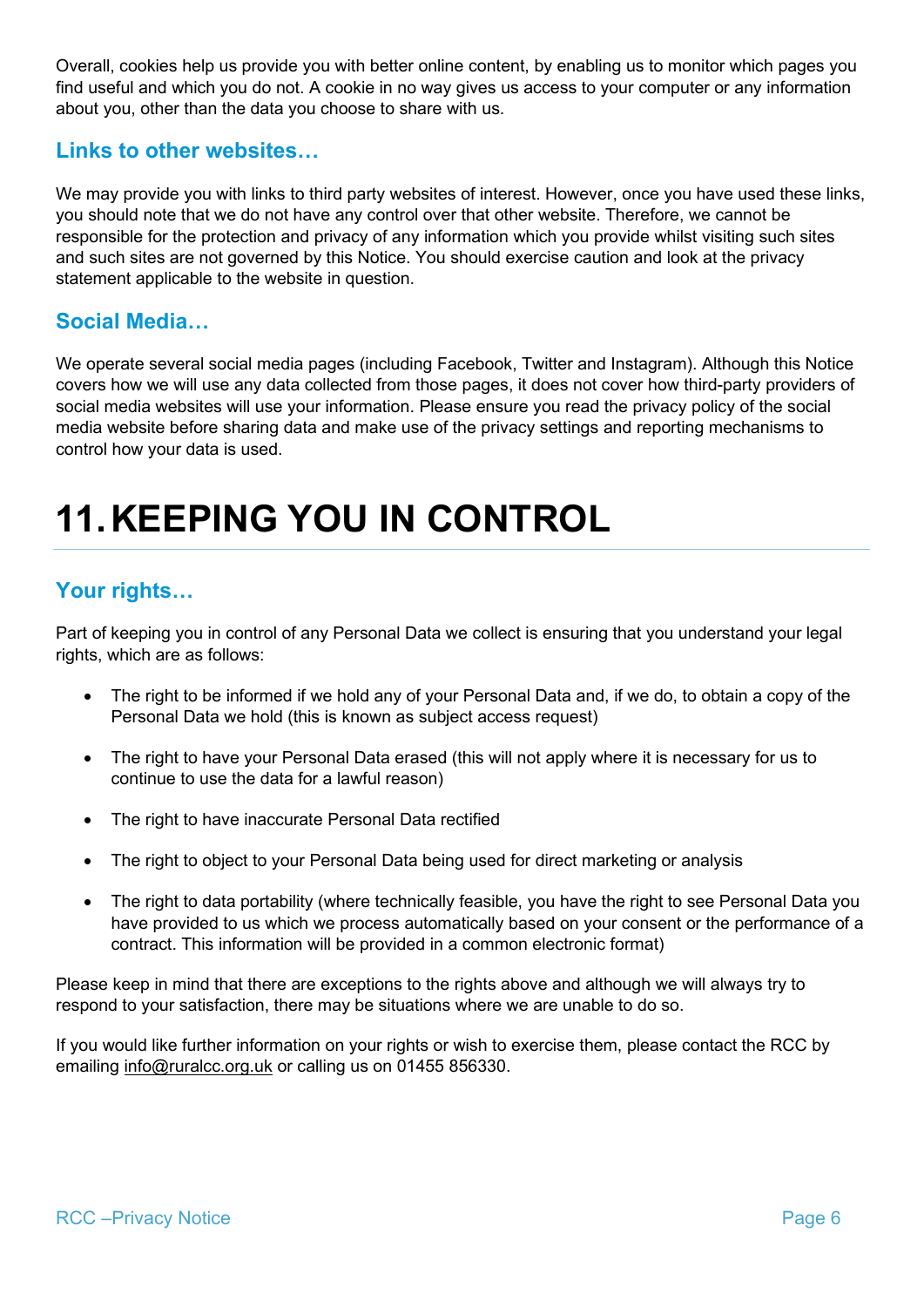### **How you can access or update your information…**

You can ask for a copy of the information we hold about you at any time and the accuracy of your information is important to us.

If you would like a copy of the information we hold, your contact details change, or if you believe any of the other information we hold about you is inaccurate or out of date, please email [info@ruralcc.org.uk](mailto:info@ruralcc.org.uk) or call us on 01455 856330.

### **Complaints…**

You can complain to the RCC directly by contacting us using the details set out above.

If you are not happy with our response, or you believe that your data protection or privacy rights have been infringed, you can complain to the UK Information Commissioner's Office which regulates and enforces data protection law in the UK. Details of how to do this can be found at [www.ico.org.uk.](http://www.ico.org.uk/)

### **12.CHANGES TO THIS PRIVACY NOTICE**

We review and amend this Privacy Notice from time to time to ensure it remains up-to-date. The current version of our Privacy Notice will always be posted on our website.

#### **This Privacy Notice was last updated in April 2018**